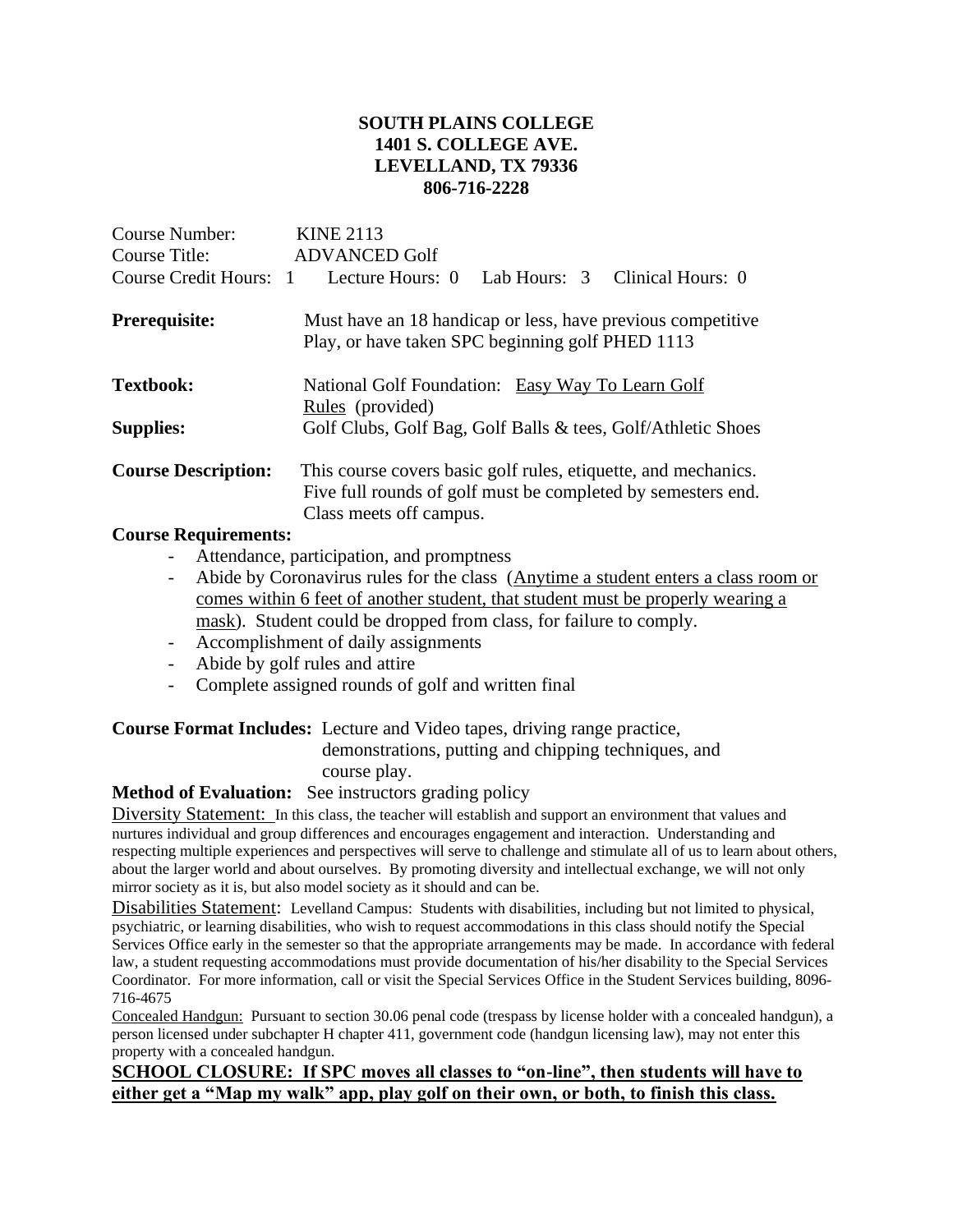### ADVANCED GOLF KINE 2113.001 INSTRUCTOR SYLLABUS

Instructor: Mike Harrison Office: SPC Natatorium Phone: (806)716-2228 E-mail: [mharrison@southplainscollege.edu](mailto:mharrison@southplainscollege.edu)

## METHOD OF EVALUATION:

- Attendance and Participation 70 %
	- a. First absence deducts 4 points from this grade. Each additional absence deducts 8 points from this grade.
	- b. Each tardy deducts 1-8 points from this grade.
	- c. 1 &  $\frac{1}{2}$  hour late is a 6 point deduction.
	- d. Excused absences may be made up. For an absence to be considered excused, the instructor must be told the reason for the absence by the following class period. A student will be dropped on their  $3<sup>rd</sup>$  unexcused absence. A student who has two consecutive unexcused absences or 2 unexcused absences in the first 30 days, (4 weeks), will also be dropped.
	- e. Students must play additional golf or attend another class of Mike Harrison to make up a class. Last day to make up classes is
	- f. 1-8 points deducted for corona virus "class rules", violation.
	- g. A tardy may not be made up. Tell the instructor of any reason for an excused tardy. If a student's tardies are a -5 or greater, then the student will be required to take the final.
- Golf course play and etiquette 10%
	- a. This grade is determined by the students etiquette and golf play concepts both during class and outside of class. \*\*\*
	- b. Students play of  $5 9$  hole rounds of golf.
		- Score cards signed and dated on days of play.
		- -20 cards not dated, -20 cards not containing time of play, -40 cards not signed by club attendant or instructor, -10 card not filled out properly, -10 card not turned in within one week of play
		- Cards with no First and Last name will not receive any credit.
		- All score cards turned in by
- Class Report 10%
	- A report on a technique of golf that the student wants to improve
	- a. Must be at least a one page typed report
	- b. Must use at least two articles concerning the skill the student wants to know more about. (Bibliographies must be included at the end of the report).
	- c. The student will teach the class on what they discovered about improving a golf skill.
	- Final Exam 10% **DATE OF FINAL**  Anyone who has fewer than -5 points on their attendance grade, has received a score of 100 on all score cards, and received at least a 70 on their report, is exempt from the final.

### **LAST DAY TO DROP:**

**SCHOOL CLOSURE: If SPC moves all classes to "on-line", then students will have to either get a "Map my walk" app, play golf on their own, or both, to finish this class.**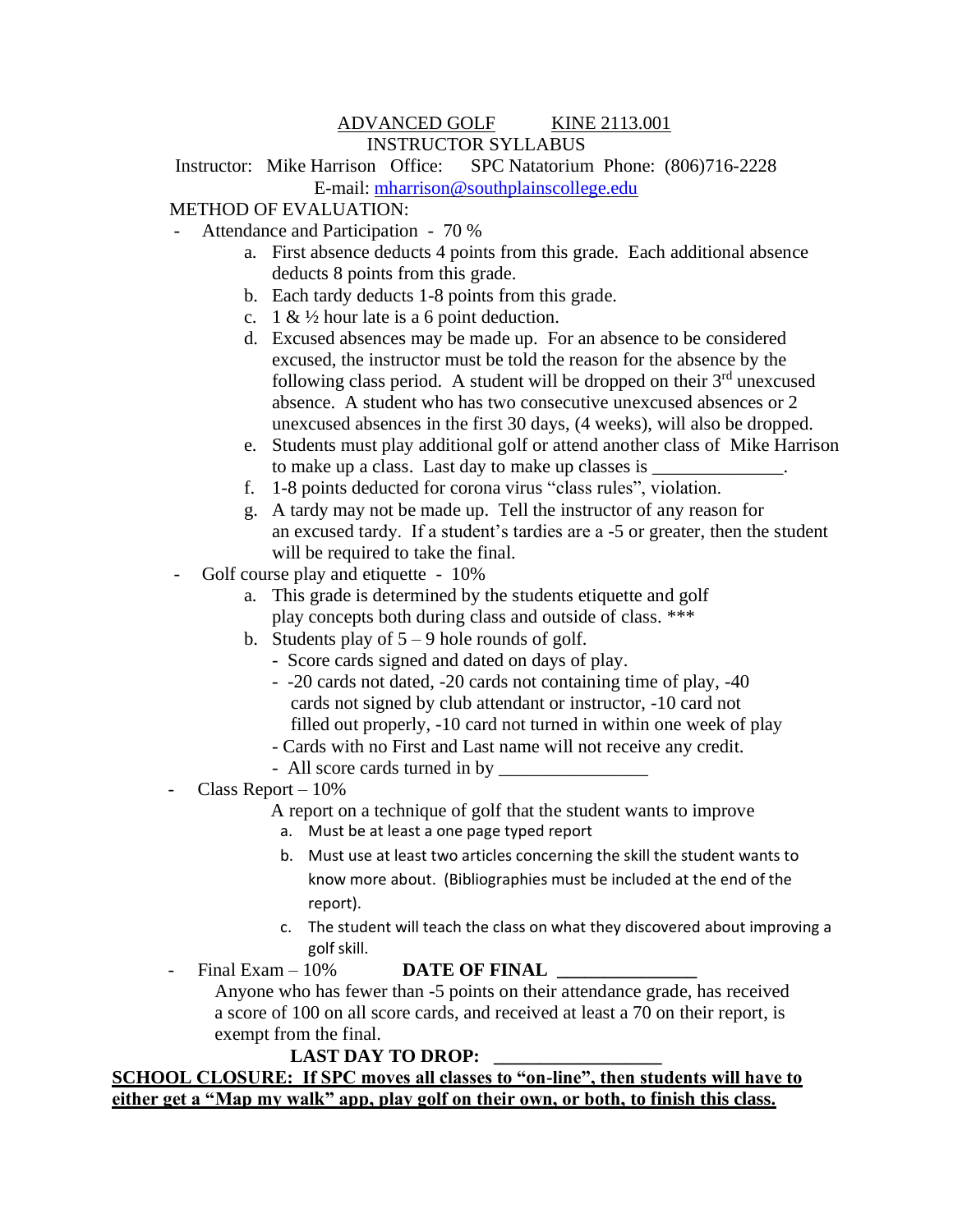## **SOUTH PLAINS COLLEGE 1401 S. COLLEGE AVE. LEVELLAND, TX 79336 806-716-2228**

| <b>Course Number:</b>         | <b>KINE 2113</b>                                                                                                                                          |  |  |
|-------------------------------|-----------------------------------------------------------------------------------------------------------------------------------------------------------|--|--|
| Course Title:                 | <b>ADVANCED Golf</b>                                                                                                                                      |  |  |
| <b>Course Credit Hours: 1</b> | Lecture Hours: 0 Lab Hours: 3 Clinical Hours: 0                                                                                                           |  |  |
| <b>Prerequisite:</b>          | Must have an 18 handicap or less, have previous competitive<br>Play, or have taken SPC beginning golf PHED 1113                                           |  |  |
| <b>Textbook:</b>              | National Golf Foundation: Easy Way To Learn Golf<br>Rules (provided)                                                                                      |  |  |
| <b>Supplies:</b>              | Golf Clubs, Golf Bag, Golf Balls & tees, Golf/Athletic Shoes                                                                                              |  |  |
| <b>Course Description:</b>    | This course covers basic golf rules, etiquette, and mechanics.<br>Five full rounds of golf must be completed by semesters end.<br>Class meets off campus. |  |  |
| Course Dequirements           |                                                                                                                                                           |  |  |

#### **Course Requirements:**

- Attendance, participation, and promptness
- Abide by Coronavirus rules for the class (Anytime a student enters a class room or comes within 6 feet of another student, that student must be properly wearing a mask). Student could be dropped from class, for failure to comply.
- Accomplishment of daily assignments
- Abide by golf rules and attire
- Complete assigned rounds of golf and written final

**Course Format Includes:** Lecture and Video tapes, driving range practice,

 demonstrations, putting and chipping techniques, and course play.

**Method of Evaluation:** See instructors grading policy

Diversity Statement: In this class, the teacher will establish and support an environment that values and nurtures individual and group differences and encourages engagement and interaction. Understanding and respecting multiple experiences and perspectives will serve to challenge and stimulate all of us to learn about others, about the larger world and about ourselves. By promoting diversity and intellectual exchange, we will not only mirror society as it is, but also model society as it should and can be.

Disabilities Statement: Levelland Campus: Students with disabilities, including but not limited to physical, psychiatric, or learning disabilities, who wish to request accommodations in this class should notify the Special Services Office early in the semester so that the appropriate arrangements may be made. In accordance with federal law, a student requesting accommodations must provide documentation of his/her disability to the Special Services Coordinator. For more information, call or visit the Special Services Office in the Student Services building, 8096- 716-4675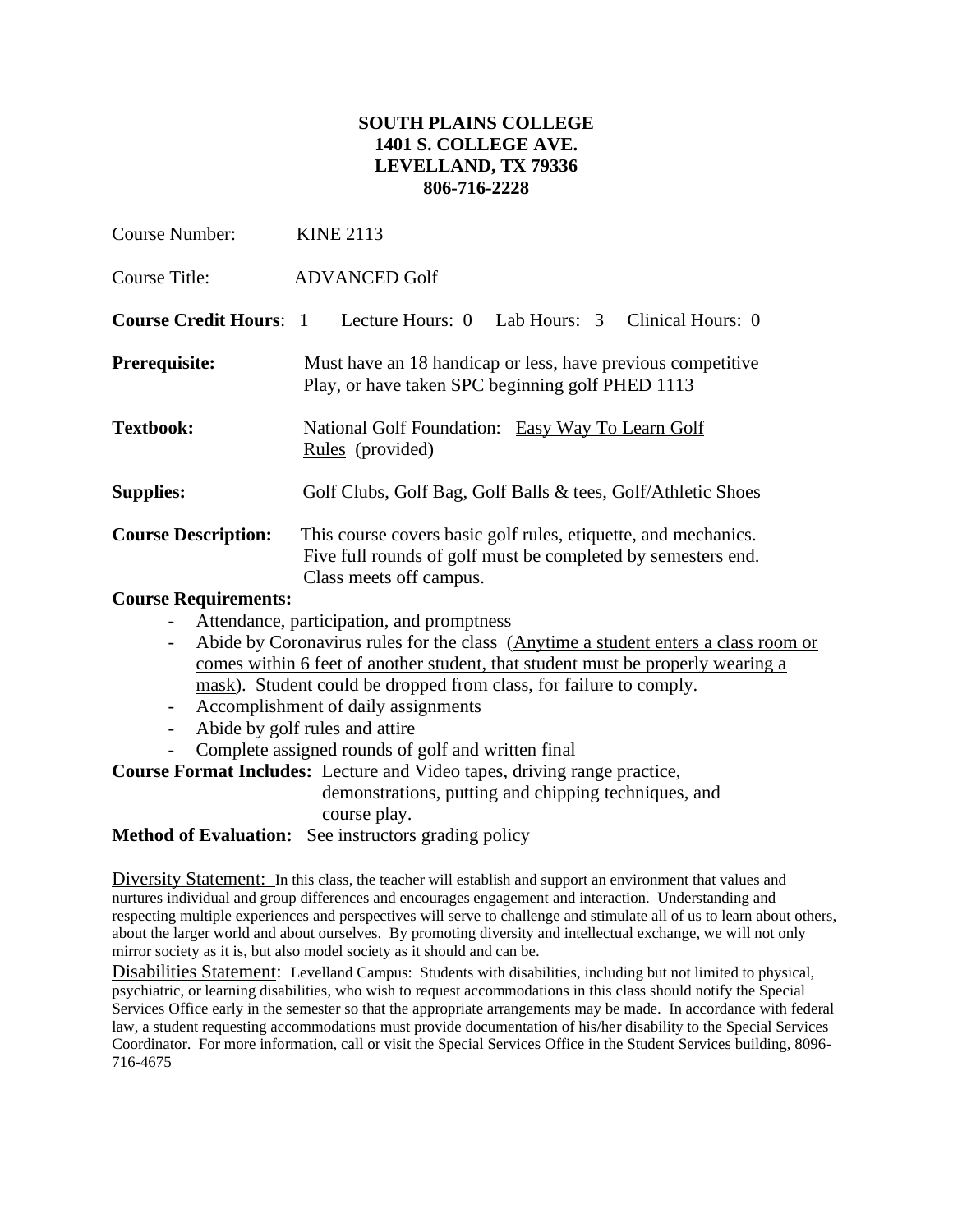Pursuant to section 30.06 penal code (trespass by license holder with a concealed handgun), a person licensed under subchapter H chapter 411, government code (handgun licensing law), may not enter this property with a concealed handgun. AVANCED GOLF KINE 2113

|    | <b>EXPECTED LEARNING OUTCOMES</b>                                                                                                                                                             | <b>EVALUATION</b>                                         |
|----|-----------------------------------------------------------------------------------------------------------------------------------------------------------------------------------------------|-----------------------------------------------------------|
|    | 1. Student will demonstrate knowledge of, and<br>performance of, proper grip, stance, and posture<br>when addressing the golf ball.                                                           | Daily participation $\&$<br><b>Instructor</b> observation |
|    | 2. Student will apply knowledge gained for the<br>total use of various clubs.                                                                                                                 | Daily participation                                       |
|    | 3. Student will demonstrate and execute pre-shot<br>routine, putting, chip and run shots, and various<br>golf swings (quarter, half, and three-quarter swing)<br>needed for the game of golf. | Daily participation                                       |
| 4. | Report on golf skill that the student wants to improve.                                                                                                                                       | Research articles                                         |
|    | 5. Student will be able to apply the knowledge gained<br>in class to safely play a game of golf, which<br>includes proper use of rules, proper scoring, and<br>total play.                    | Score cards and<br><b>Final Exam</b>                      |
|    | 6. Students will develop an interest in golf through<br>attending and participating regularly in class.                                                                                       | Daily observation<br>Daily Participation                  |

# PHED 2113 ADVANCED GOLF WEEKLY SCHEDULE

#### WEEK 1

- 1. Explanation of Class (Equipment needed, Experience needed, Learning outcomes, Grading policy, etc.).
- 2. Review grip, stance, and swing, and observe class abilities.

#### WEEK 2

- 1. Watch the video on "The 8 Step Golf Swing".
- 2. Continue to review swings and practice.

### WEEK 3

- 1. Continue watching the video on "The 8 Step Golf Swing".
- 2. Continue to practice on problem areas.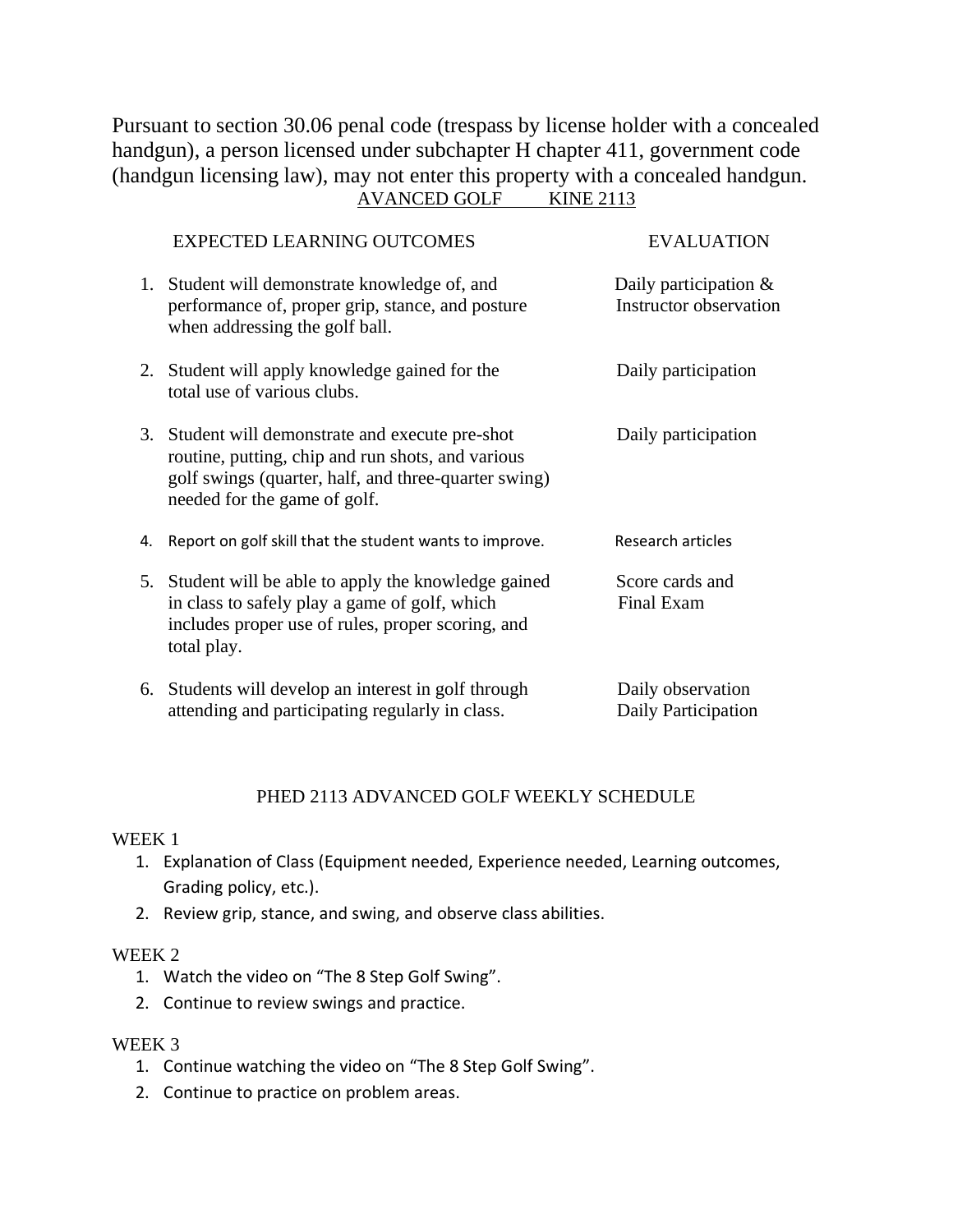## WEEK 4

- 1. Practice putting and begin golf course play
- 2. Warm up and finish first nine hole round of golf.

## WEEK 5

- 1. Show the video, "On The Green Putting Skills and Techniques"
- 2. Practice on the putting green.
- 3. Play 4-5 holes of golf

# WEEK 6

- 1. Show the video "Pitching and Chipping Essentials"
- 2. Practice pitching and chipping

## WEEK 7

- 1. Begin student research papers. Students will explain to the class what they learned from their research.
- 2. After each research paper explanation, allow students to practice what was taught.

## WEEK 8

- 1. Continue research topics and practice.
- 2. Give each student a golf rules book.
- 3. Show the video, "The Rules of Golf".

### WEEK 9

- 1. Divide students into teams according to their abilities.
- 2. Play a golf scramble.

### WEEK 10

- 1. Practice on driving range using irons only.
- 2. Play a round of golf using irons only.

### WEEK 11

- 1. Watch the video, "Strategies and Strokes For Better Bunker Play".
- 2. Practice hitting out of sand traps.
- 3. Play 4-5 holes of golf

### WEEK 12

- 1. Warm up on the driving range and practice putting on the putting green.
- 2. Play a 9 hole round of golf.
- 3. Collect each students golf card and let them know that the instructor has 3 of the 5-9 hole rounds of golf that is needed for the class.
- 4. Remind the student that they have 2 weeks to get their rounds of golf played.